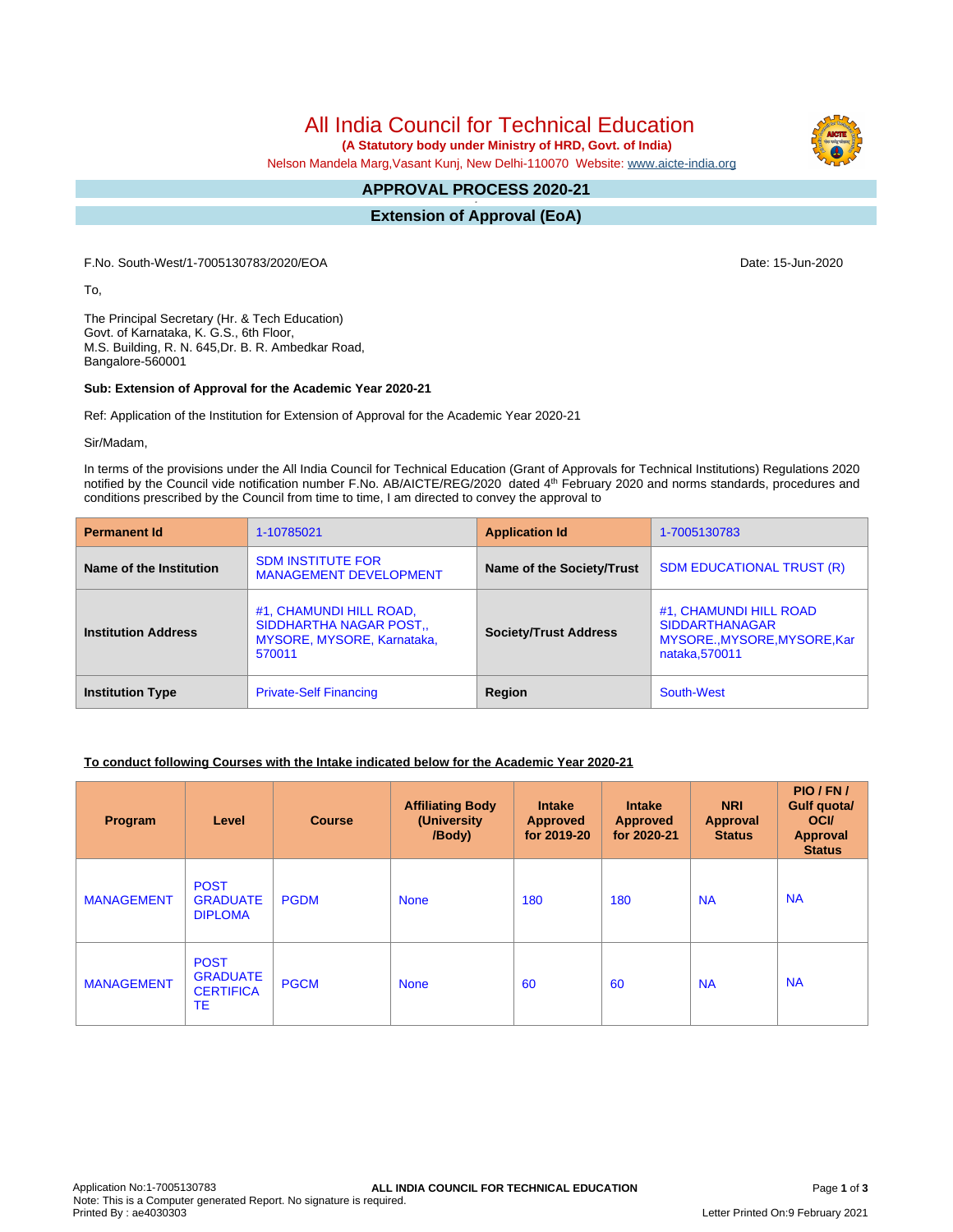## **It is mandatory to comply with all the essential requirements as given in APH 2020-21 (Appendix 6)**

# **Important Instructions**

- 1. The State Government/ UT/ Directorate of Technical Education/ Directorate of Medical Education shall ensure that 10% of reservation for Economically Weaker Section (EWS) as per the reservation policy for admission, operational from the Academic year 2020-21 is implemented without affecting the reservation percentages of SC/ ST/ OBC/ General. However, this would not be applicable in the case of Minority Institutions referred to the Clause (1) of Article 30 of Constitution of India. Such Institution shall be permitted to increase in annual permitted strength over a maximum period of two years beginning with the Academic Year 2020-21
- 2. The Institution offering courses earlier in the Regular Shift, First Shift, Second Shift/Part Time now amalgamated as total intake shall have to fulfil all facilities such as Infrastructure, Faculty and other requirements as per the norms specified in the Approval Process Handbook 2020-21 for the Total Approved Intake. Further, the Institutions Deemed to be Universities/ Institutions having Accreditation/ Autonomy status shall have to maintain the Faculty: Student ratio as specified in the Approval Process Handbook. All such Institutions/ Universities shall have to create the necessary Faculty, Infrastructure and other facilities WITHIN 2 YEARS to fulfil the norms based on the Affidavit submitted to AICTE.
- 3. In case of any differences in content in this Computer generated Extension of Approval Letter, the content/information as approved by the Executive Council / General Council as available on the record of AICTE shall be final and binding.
- 4. Strict compliance of Anti-Ragging Regulation: Approval is subject to strict compliance of provisions made in AICTE Regulation notified vide F. No. 373/Legal/AICTE/2009 dated July 1, 2009 for Prevention and Prohibition of Ragging in Technical Institutions. In case Institution fails to take adequate steps to Prevent Ragging or fails to act in accordance with AICTE Regulation or fails to punish perpetrators or incidents of Ragging, it will be liable to take any action as defined under clause 9(4) of the said Regulation.

**Prof.Rajive Kumar Member Secretary, AICTE**

Copy to:

- **1. The Director Of Technical Education\*\*, Karnataka**
- **2**. **The Registrar\*\*,** None
- **3. The Principal / Director,** SDM INSTITUTE FOR MANAGEMENT DEVELOPMENT #1, Chamundi Hill Road, Siddhartha Nagar Post,, Mysore,Mysore, Karnataka,570011
- **4. The Secretary / Chairman,** #1, CHAMUNDI HILL ROAD SIDDARTHANAGAR MYSORE. MYSORE,MYSORE Karnataka,570011
- **5. The Regional Officer,** All India Council for Technical Education Health Centre Building Bangalore University Campus Bangalore - 560 009, Karnataka

## **6. Guard File(AICTE)**

Note: Validity of the Course details may be verified at <http://www.aicte-india.org/>